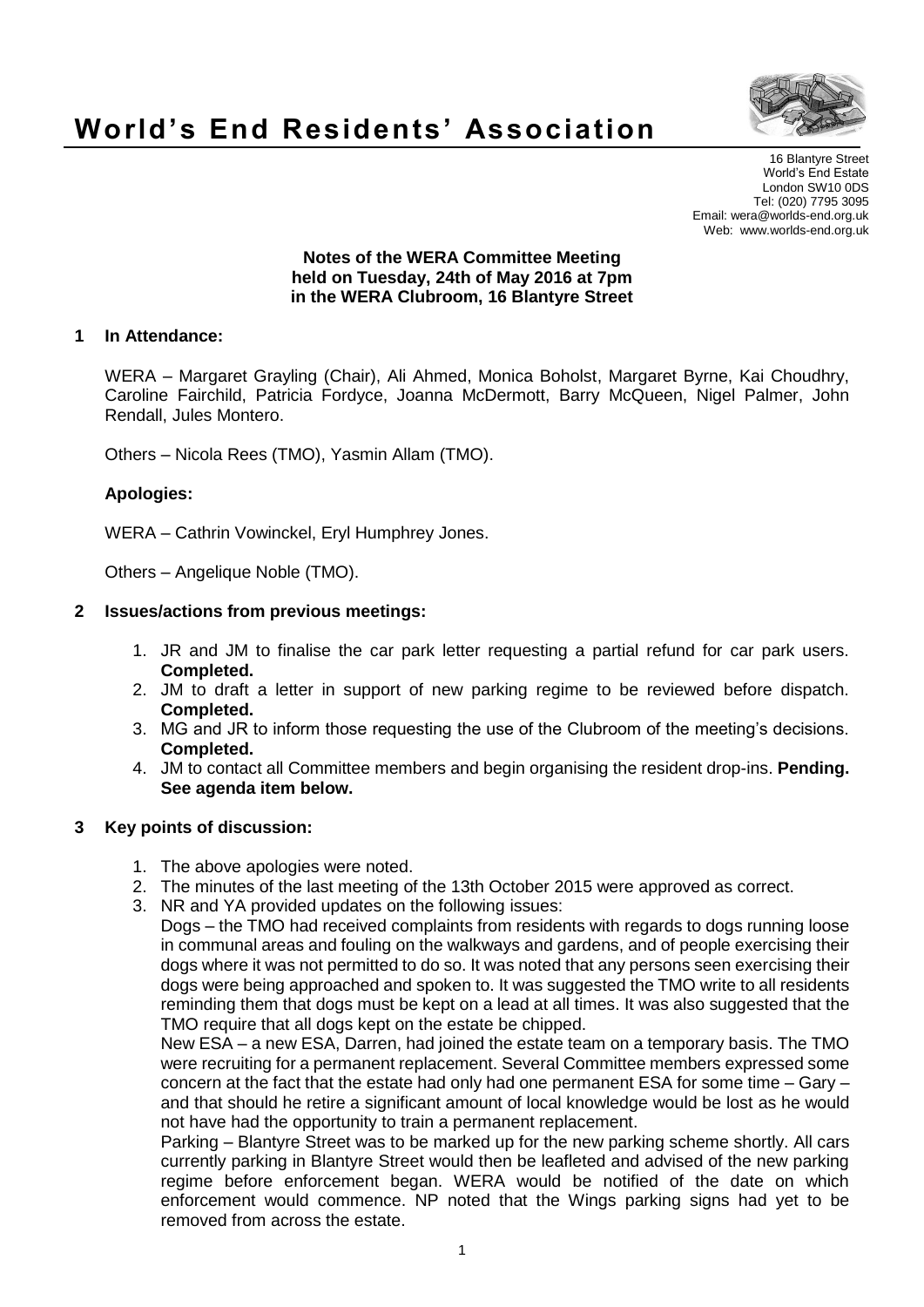Estate Inspection – A number of issues had been identified during the recent estate inspection including the dumping of rubbish, bikes chained to railings that appeared to have been abandoned, and various signage issues in some of the walkways. Committee members noted that a new bike store had recently been installed off Edith Grove but that residents had not yet been advised of its availability.

Lifts – numerous outages on several lifts were noted. NR and YA confirmed that CCTV footage was being passed on to the Police where appropriate (i.e. vandalism). Committee members expressed concern at the contractor's poor response times and the lengthy outages that had now become commonplace. It was also noted that the signage put up on lifts undergoing repair often failed to provide residents with adequate information.

Cleaning Contract – it was noted that the cleaning contract was currently being tendered. It was confirmed that the contract was being amended to address some well-known shortfalls with the current service.

National Grid – several Committee members asked whether there was a project manager or foreman dealing with the National Grid works they could approach with any problems. **NR agreed to try and find out.**

Rude letter – NP stated that he had received a rude letter from Olivia Hutchinson in response to having reported receiving the car park parking permit for another resident. NP had pointed out the unacceptable tone and implications of the letter to OH but had not yet received a proper apology in return.

Committee members reported the following issues: the cover of the rubbish chute on the first floor of Ashburnham Tower had been broken and the chute was now completely exposed, which was dangerous; the lifts serving the odd floors in Ashburnham and Chelsea Reach Towers were prone to "reset" on a regular basis causing them to rapidly ascend to the top of the block without warning before returning to normal service; the disabled access panel on the main entrance of Berenger Tower was not working.

- 4. Big Local Update It was noted that the planters had been installed on the Piazza. It was also noted that they would be maintained by SMART (alongside the older planters) and that WERA had provided some funding towards their ongoing maintenance.
- 5. Big Local Update MG and JM described how the Big Local was about to launch a music club for residents. This was intended to be a regular social/community event held in the WERA Clubroom. The Big Local had provided funding to jumpstart the music club but it had been proposed that WERA could apply for a grant that would fund it, and other similar social/community clubs, on a longer term basis. WERA would apply for the grant and hold the money if successful. The various clubs would be run in conjunction with the Big Local and take place in the WERA Clubroom. **After some discussion the proposal to apply for grant funding was approved. MG and JM would progress the grant application.**
- 6. WERA Newsletter A draft version of the latest WERA newsletter had been circulated in advance of the meeting. It was suggested that the newsletter be amended to accommodate an article on recycling. **It was proposed that JM update the draft before sending it off for printing. This was approved.**
- 7. Equality and Diversity Policy A draft version of the RA's Equality and Diversity Policy was tabled. The policy was approved. **JM would inform the TMO's Resident Engagement team.**
- 8. WERA Clubroom MG and JM provided the meeting with an update on the state of the Clubroom. It was noted that the refurbishment works were not yet 100% complete. It was also noted that Sharon Baah at the TMO had taken over the role of managing and letting the Clubroom to other community groups. Finally, it was noted that WERA's office and storage space remained intact and that WERA's use of the Clubroom remained free and unfettered.
- 9. Resident Drop-Ins It was agreed to proceed with the proposal to hold resident drop-in events where residents could bring long-standing/unresolved issues to the Committee's attention. A number of Committee members agreed to assist. The dates and times chosen for the first two drop-ins were: Saturday, 18th June, 3pm-4pm and Tuesday 5th July, 7.30pm-8.30pm. **JM would prepare notices advertising both drop-ins as well as forms to collect information about any issues reported by the residents who attended.**
- 10. Meeting Schedule A schedule of meetings was proposed. The schedule was to fix the date of four Committee meetings, two Open Meetings and the AGM in advance, thus allowing Committee members, the TMO and other third parties to plan their attendance. Additional Committee meetings to deal with specific issues would still be arranged as necessary. The